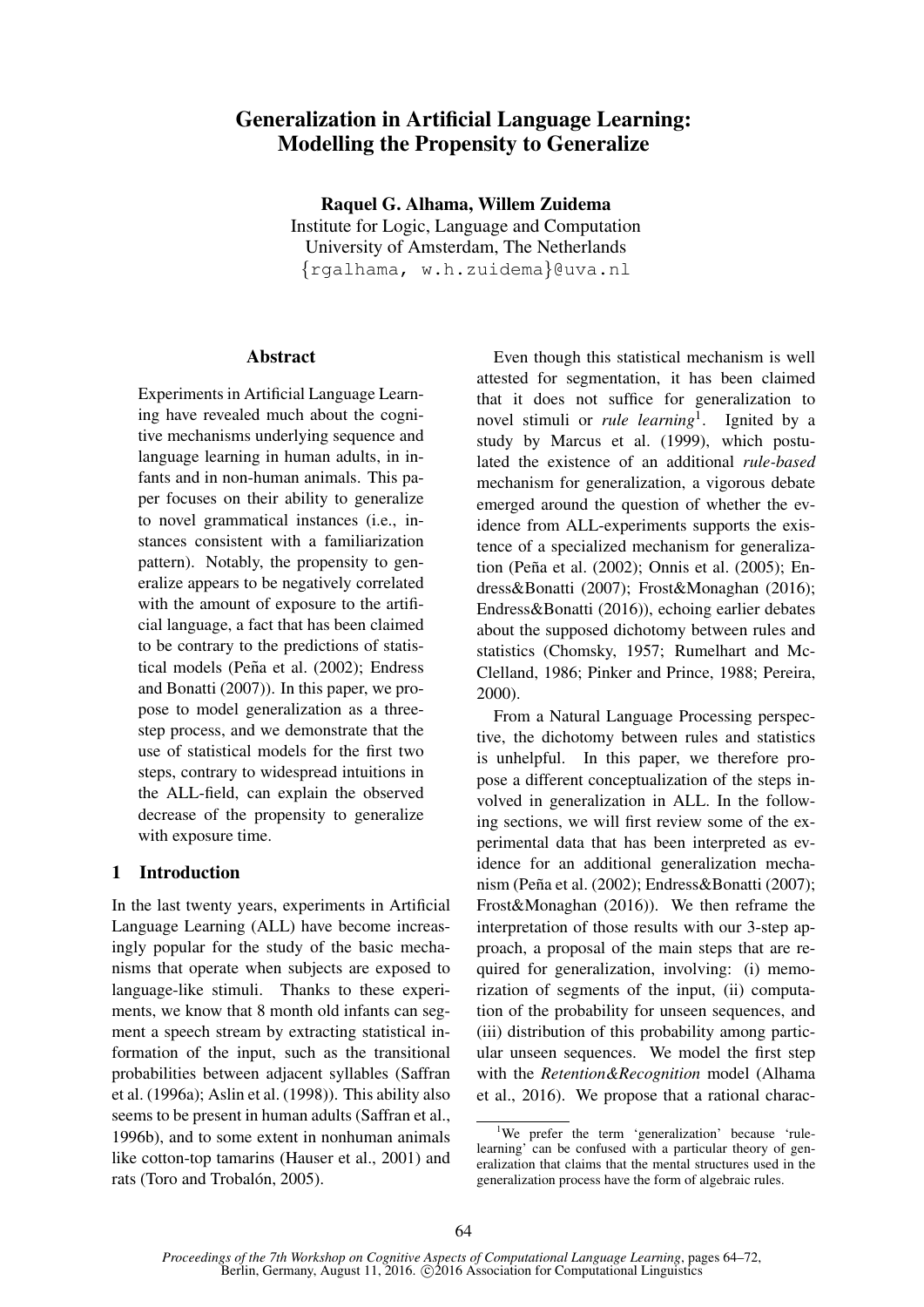terization of the second step can be accomplished with the use of *smoothing* techniques (which we further demonstrate with the use of the Simple Good-Turing method, (Good&Turing (1953); Gale (1995)). We then argue that the modelling results shown in these two steps already account for the key aspects of the experimental data; and importantly, it removes the need to postulate an additional, separate generalization mechanism.

#### 2 Experimental Record

Peña et al. (2002) conduct a series of Artificial Language Learning experiments in which Frenchspeaking adults are familiarized to a synthesized speech stream consisting of a sequence of artificial *words*. Each of these words contains three syllables  $A_i X C_i$  such that the  $A_i$  syllable always cooccurs with the  $C_i$  syllable (as indicated by the subindex  $i$ ). This forms a consistent pattern (a "rule") consisting in a non-adjacent dependency between  $A_i$  and  $C_i$ , with a middle syllable X that varies. The order of the words in the stream is randomized, with the constraint that words do not appear consecutively if they either: (i) belong to the same "family" (i.e., they have the same  $A_i$  and  $C_i$  syllables), or (ii) they have the same middle syllable X.

| stream                          | pulikiberagatafodupuraki |
|---------------------------------|--------------------------|
| words<br>$A_iXC_i$              | puliki, beraga, tafodu,  |
| part-words<br>$C_iA_iX,XC_iA_j$ | kibera, ragata, gatafo,  |
| rule-words<br>$A_i Y C_i$       | pubeki, beduga, takidu,  |
| class-words<br>$A_i Y C_i$      | pubedu, betaki, tapuga,  |
| rule*-words<br>$A_i Z C_i$      | puveki, bezoga, tathidu, |

Table 1: Summary of the stimuli used in the depicted experiments.

After the familiarization phase, the participants respond a two-alternative forced choice test. The two-alternatives involve a word vs. a *part-word*, or a word vs. a *rule-word*, and the participants are asked to judge which item seemed to them more like a word of the imaginary language they had listened to. A part-word is an ill-segmented sequence of the form  $XC_iA_j$  or  $C_iA_jX$ ; a choice for a part-word over a word is assumed to indicate that the word was not correctly extracted from the stream. A rule-word is a rule-obeying sequence that involves a "novel" middle syllable Y (mean-

ing that Y did not appear in the stream as an  $X$ , although it did appear as an  $A$  or  $C$ ). Rule-words are therefore a particular generalization from words. Table 1 shows examples of these type of test items.

In their baseline experiment, the authors expose the participants to a 10 minute stream of  $A_i X C_i$ words. In the subsequent test phase, the subjects show a significant preference for words over part-words, proving that the words could be segmented out of the familiarization stream. In a second experiment the same setup is used, with the exception that the test now involves a choice between a part-word and a rule-word. The subjects' responses in this experiment do not show a significant preference for either part-words or rulewords, suggesting that participants do not generalize to novel grammatical sequences. However, when the authors, in a third experiment, insert micropauses of 25ms between the words, the participants do show a preference for rule-words over part-words. A shorter familiarization (2 minutes) containing micropauses also results in a preference for rule-words; in contrast, a longer familiarization (30 minutes) without the micropauses results in a preference for part-words. In short, the presence of micropauses seems to facilitate generalization to rule-words, while the amount of exposure time correlates negatively with this capacity.

Endress and Bonatti (2007) report a range of experiments with the same familiarization procedure used by Peña et al. However, their test for generalization is based on *class-words*: unseen sequences that start with a syllable of class "A" and end with a syllable of class " $C$ ", but with  $A$  and  $C$  not appearing in the same triplet in the familiarization (and therefore not forming a nonadjacent dependency).

From the extensive list of experiments conducted by the authors, we will refer only to those that test the preference between words and classwords, for different amounts of exposure time. The results for those experiments (illustrated in figure 1) also show that the preference for generalized sequences decreases with exposure time. For short exposures (2 and 10 minutes) there is a significant preference for class-words; when the exposure time is increased to 30 minutes, there is no preference for either type of sequence, and in a 60 minutes exposure, the preference reverses to partwords.

Finally, Frost and Monaghan (2016) show that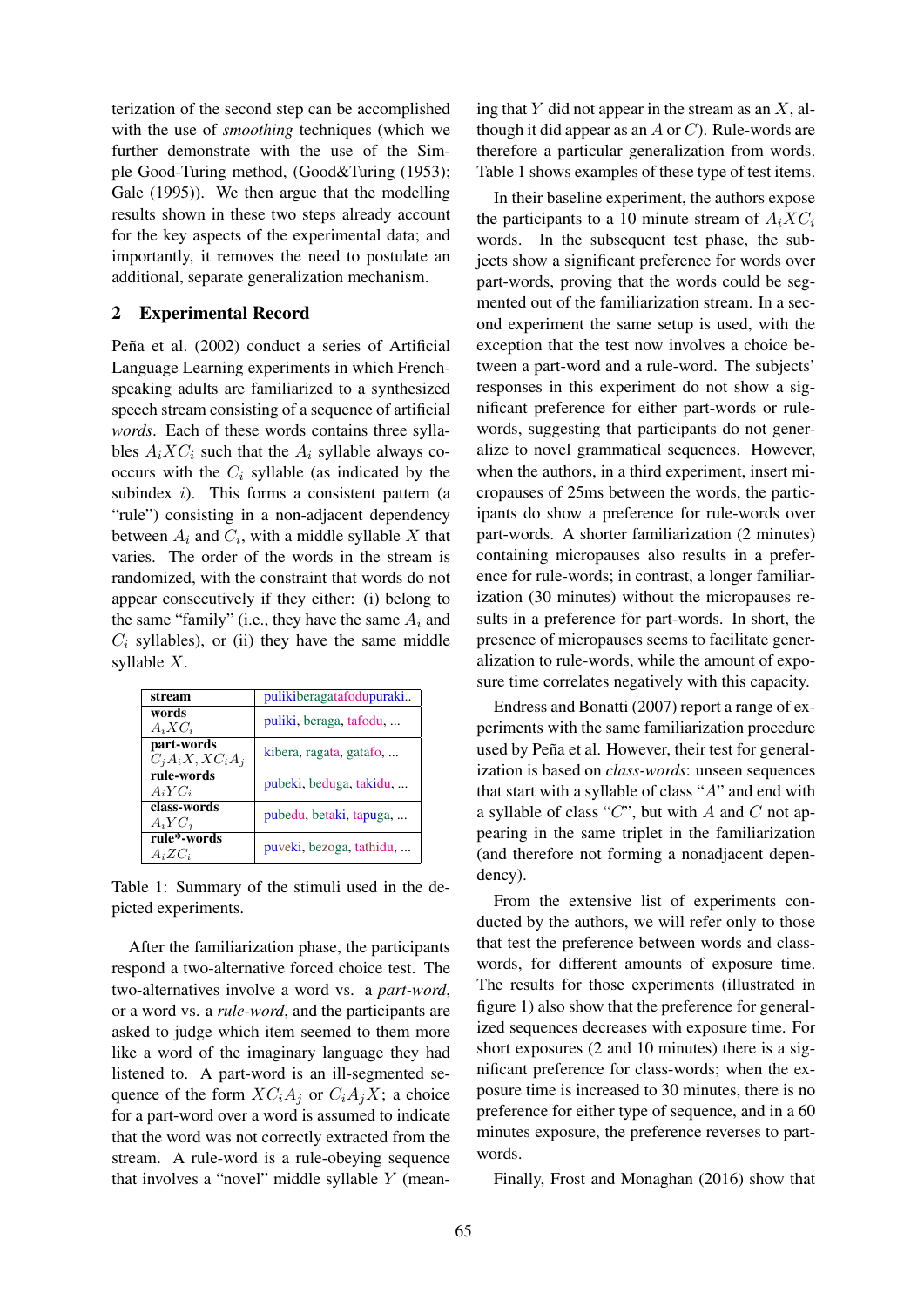

Figure 1: Percentage of choices for rule-words and class-words, in the experiments reported in Peña et al. (2002) and Endress&Bonatti (2007), for different exposure times to the familiarization stream.

micropauses are not essential for rule-like generalization to occur. Rather, the degree of generalization depends on the type of test sequences. The authors notice that the middle syllables used in rule-words might actually discourage generalization, since those syllables appear in a different position in the stream. Therefore, they test their participants with *rule\*-words*: sequences of the form  $A_i Z C_i$ , where  $A_i$  and  $C_i$  co-occur in the stream, and Z does not appear. After a 10 minute exposure without pauses, participants show a clear preference for the rule\*-words over part-words of the form  $ZC_iA_j$  or  $C_iA_jZ$ .

The pattern of results is complex, but we can identify the following key findings: (i) generalization for a stream without pauses is only manifested for rule\*-words, but not for rule-words nor class-words; (ii) the preference for rule-words and class-words is boosted if micropauses are present; (iii) increasing the amount of exposure time correlates negatively with generalization to rule-words and class-words (with differences depending on the type of generalization and the presence of micropauses, as can be seen in figure 1). This last phenomenon, which we call *time effect*, is precisely the aspect we want to explain with our model. (Note, in figure 1, that in the case of rulewords and pauses, the amount of generalization increases a tiny bit with exposure time, contrary to the time effect. We cannot test whether this is a significant difference, since we do not have access to the data. Endress&Bonatti, however, provided convincing statistical analysis supporting a significant inverse correlation between exposure time and generalization to class-words).

### 3 Understanding the generalization mechanism: a 3-step approach

Peña et al. interpret their findings as support for the theory that there are at least two mechanisms, which get activated in the human brain based on different cues in the input. Endress and Bonatti adopt that conclusion (and name it the *More-than-One-Mechanism* hypothesis, or *MoM*), and moreover claim that this additional mechanism cannot be based on statistical computations. The authors predict that statistical learning would benefit from increasing the amount of exposure:

*"If participants compute the generalizations by a single associationist mechanism, then they should benefit from an increase in exposure, because longer experience should strengthen the representations built by associative learning (whatever these representations may be).*" (Endress and Bonatti, 2007)

We think this argument is based on a wrong premise: stronger representations do not necessarily entail greater generalization. On the contrary, we argue that even very basic models of statistical smoothing make the opposite prediction. To demonstrate this in a model that can be compared to empirical data, we propose to think about the process of generalization in ALL as involving the following steps (illustrated also in figure 2):

- (i) Memorization: Build up a memory store of segments with frequency information (i.e., compute subjective frequencies).
- (ii) Quantification of the propensity to generalize: Depending on the frequency information from (i), decide how likely are other unseen types.
- (iii) Distribution of probability over possible generalizations: Distribute the probability for unseen types computed in (ii), assigning a probability to each generalized sequence.

Crucially, we believe that step (ii) has been neglected in ALL models of generalization. This step accounts for the fact that generalization is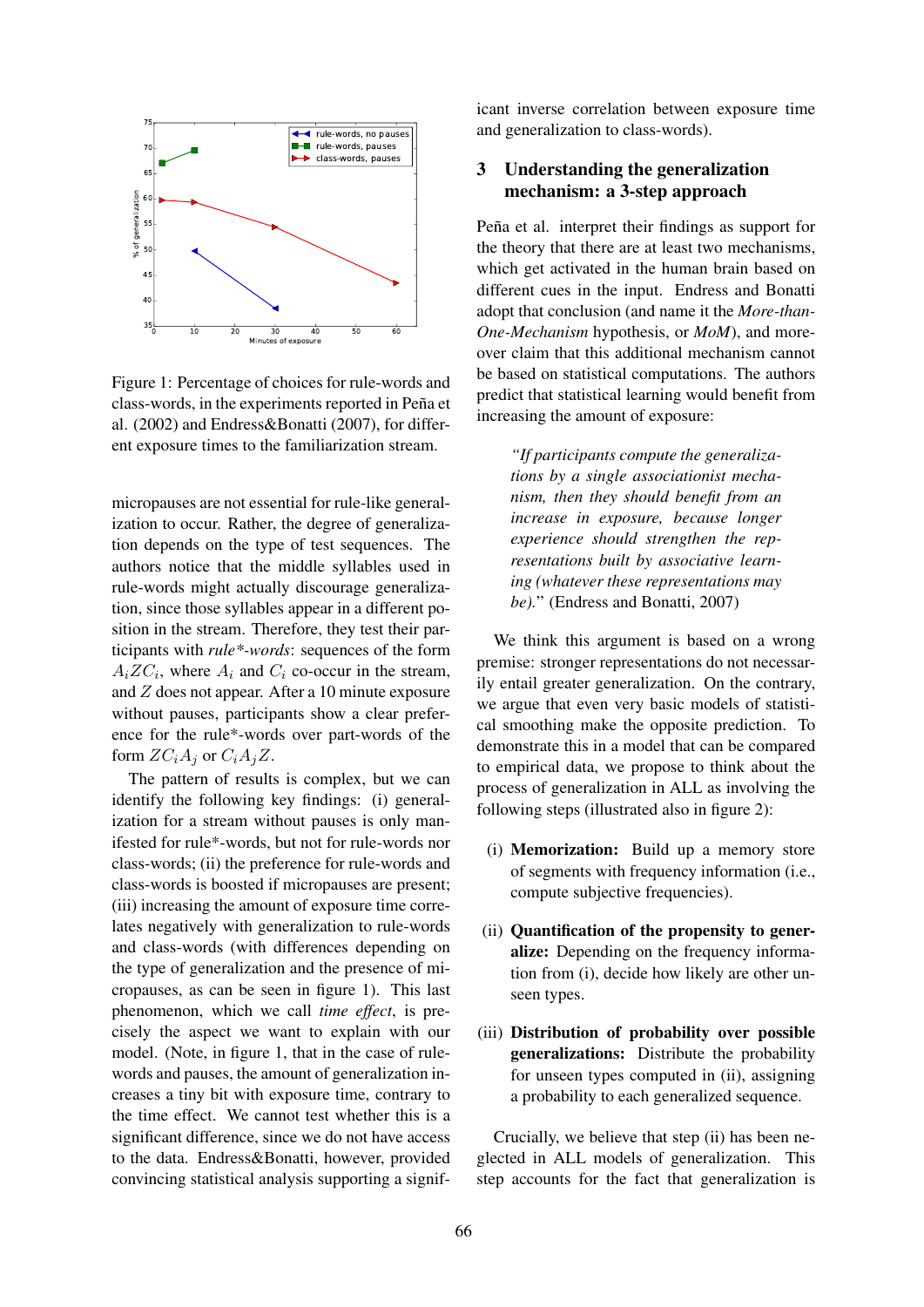

Figure 2: Three step approach to generalization: (1) memorization of segments, (2) compute probability of new items, and (3) distribute probability between possible new items.

not only based on the particular structure underlying the stimuli, but also depends on the statistical properties of the input.

At this point, we can already reassess the MoM hypothesis: more exposure time does entail better representation of the stimuli (as would be reflected in step (i)), but the impact of exposure time on generalization depends on the model used for step (ii). Next, we show that a cognitive model of step (i) and a rational statistical model of step (ii) already account for the *time effect*.

## 4 Memorization of segments: the *Retention and Recognition* model

For step (i) of our approach, several existing models maybe used, including models based on recurrent neural networks (Seidenberg and Elman, 1999), autoencoders (French et al., 2011; French and Cottrell, 2014), exemplar-based processing (Perruchet and Vinter, 1998) and nonparametric Bayesian inference (Goldwater et al., 2006). We have decided to implement the Retention&Recognition (R&R) model, proposed in (Alhama et al., 2016). R&R is a probabilistic exemplar-based model that has been shown to fit experimental data from a range of ALL experiments on segmentation, and, importantly, produces very skewed frequency distributions that fit well with our intuition about step (ii).

Starting from an initially empty memory, R&R processes subsequences (segments) of the speech stream, and decides probabilistically whether those segments will be stored in its internal memory. The output of the model is a memory of segments, each one with a count of how many times the model has decided to store it in memory. The authors refer to these counts as *subjective frequencies*.

In each iteration, R&R is presented with one segment from the input stream. Each segment may be composed of any number of syllables (until an arbitrarily set maximum). For instance, for a stream starting with *talidupuraki...*, the model would be presented, in order, with the segments *ta, tali, talidu, talidupu, li, lidu, lidupu, lidupura*, etc. (assuming a maximum length of four syllables).

Each one of these segments is processed as shown in figure 3: first, the recognition mechanism attempts to recognize the segment (that is, it attempts to determine whether the segment corresponds to one of the segments already in memory). If the attempt succeeds, the subjective frequency (*count*) of the segment in memory is increased with one. If the segment was not recognized, the model may still retain it. If it does, the segment will be added to the memory (or, if already there from a previous iteration, its subjective frequency is increased with one). If not, the segment is ignored, and the next segment is processed.

The recognition probability  $p_1$  for segment s is defined as follows (eq. 1):

$$
p_1(s) = (1 - B^{activation(s)}) \cdot D^{\#types} \qquad (1)
$$

$$
0 \le B, D \le 1
$$

where  $B$  and  $D$  are parameters to be set with the empirical data. The recognition probability depends on the activation of the segment, which equals the subjective frequency. As it can be deduced from eq. 1, segments with greater subjec-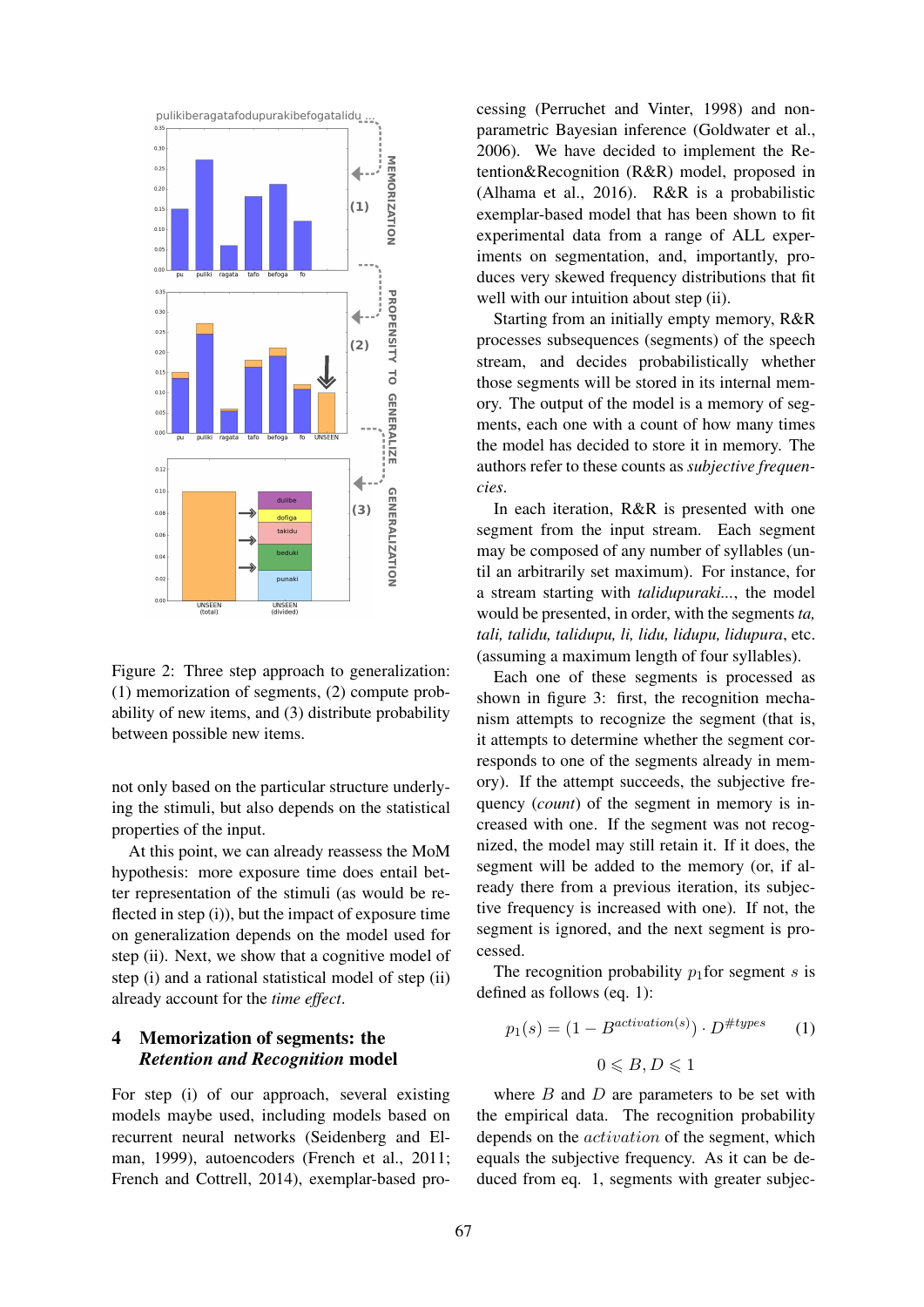NOT RETAINED *pulikiberagatafodupurakibefogatalidu ...* pu puli puliki pulikibe li liki likibe likibera ki kibe kibera kiberaga  $\blacktriangledown_{\ldots}$ **SEGMENTS** (for max. length 4): **STREAM**: segment **s** RETAILLED RECOGNIZED NOT RECOGNIZED **RECOGNITION**  $p_1$ (s) **RETENTION**  $p_{2}^{\prime}$ (**s**) Increment subjective frequency of **s** Ignore **s**

Figure 3: The Retention&Recognition model. Diagram based on Alhama et al. (2016).

tive frequency are easier to recognize. However, the number of different segment types in memory  $(\#types)$  makes the recognition task more difficult.

The retention probability  $p_2$  is defined in eq. 2:

$$
p_2(s) = A^{length(s)} \cdot C^{\pi} \tag{2}
$$

$$
0 \leqslant A, C \leqslant 1; \quad \pi = \left\{ \begin{array}{l} 0 \text{ after a pause} \\ 1 \text{ otherwise} \end{array} \right.
$$

A and C are parameters to be set with empirical data, and  $\pi$  takes the value 0 when the segment being processed occurs right after a pause, and 1 otherwise. The retention probability is greater for shorter segments (as can be deduced from the *length(s)* exponent applied to an A parameter that ranges between 0 and 1). The C parameter, which is again between 0 and 1, attenuates this probability unless a pause precedes the segment. This has the effect of boosting the retention of segments that appear after a pause.

The four parameters involved in the model  $(A, B, C, D)$  set the contribution of each of its components, and allow for the adaptation of the model to different tasks or species. Alhama et al. did not report the optimal parameter setting for the experiments we are concerned with here, but they assert that the main qualitative features of the model (such as the *rich-get-richer* dynamics of the recognition function) are independent of the parameters.

Among these qualitative features, one that is particularly relevant for our study is the *skew* that can be observed in the subjective frequencies computed by the model. This feature, which can be observed in figure 4, is presented in the original paper as being in consonance with empirical data. Here, we show that this property can also be validated in a different way: when R&R is part of a pipeline of models (like the 3-step approach), the skew turns out to be a necessary property for the success of the next model in the sequence. We come back to this point in section 7.



Figure 4: Subjective frequencies computed by the R&R model (A=0.5, B=0.5, C=0.2, D=0.5), for an exposure of 10 minutes (without pauses) to the stimuli used by Peña et al.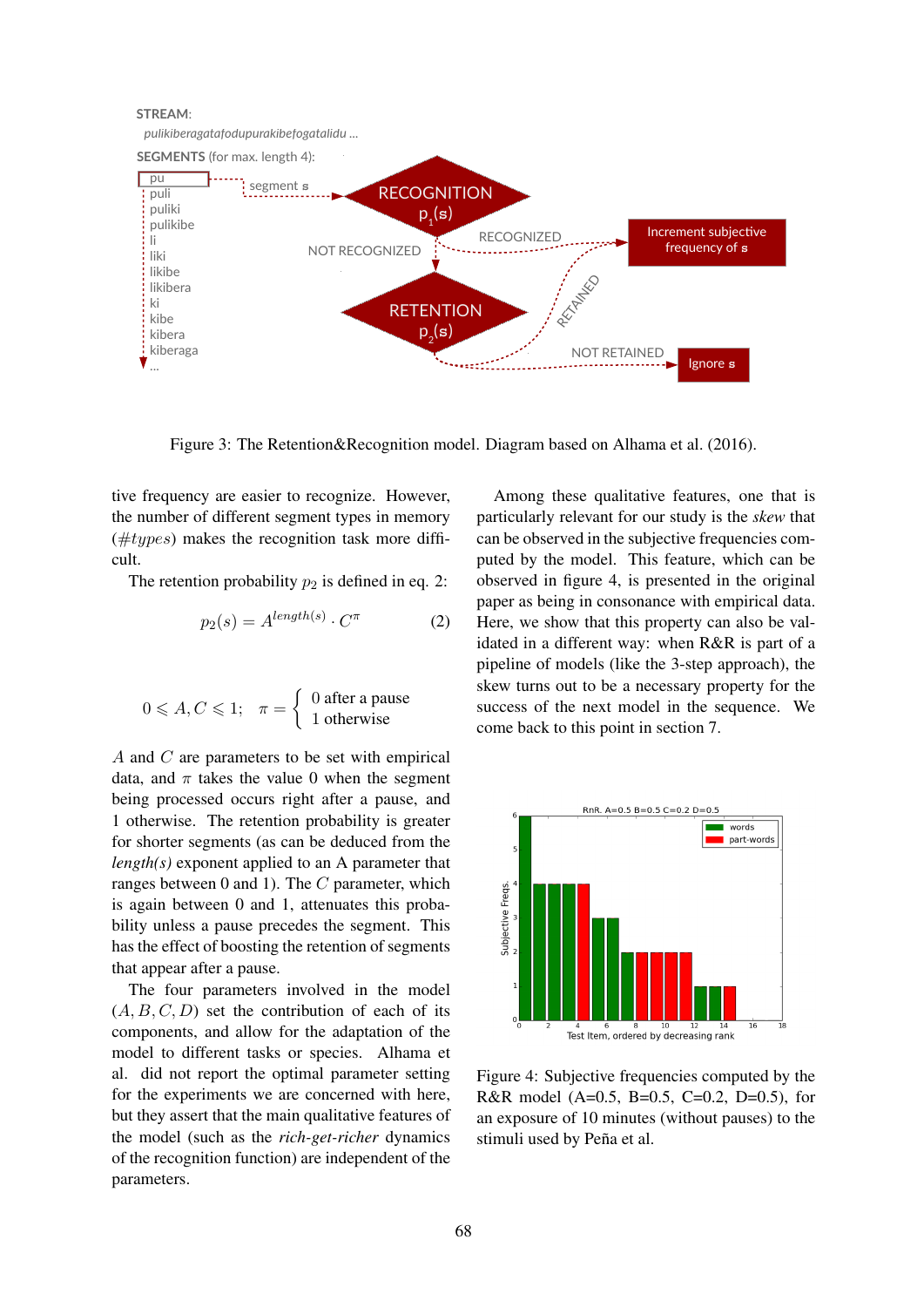### 5 Quantifying the propensity to generalize: the Simple Good-Turing method

In probabilistic modelling, generalization must necessarily involve shifting probability mass from attested events to unattested events. This is a well known problem in Natural Language Processing, and the techniques to deal with it are known as *smoothing*. Here, we explore the use of the Simple Good Turing (Gale and Sampson, 1995) smoothing method as a computational level characterization of the propensity to generalize.

Simple Good-Turing (SGT), a computationally efficient implementation of the Good-Turing method (Good, 1953), is a technique to estimate the frequency of unseen types, based on the frequency of already observed types. The method works as follows: we take the subjective frequencies  $r$  computed by R&R and, for each of them, we compute the frequency of that frequency  $(N_r)$ , that is, the number of sequences that have a certain subjective frequency r. The values  $N_r$  are then *smoothed*, that is re-estimated with a continuous downward-sloping line in log space. The smoothed values  $S(N_r)$  are used to reestimate the frequencies according to (3):

$$
r^* = (r+1)\frac{S(N_{r+1})}{S(N_r)}
$$
 (3)

The probabilities for frequency classes are then computed based on these reestimated frequencies:

$$
p_r = \frac{r^*}{N} \tag{4}
$$

where N is the total of the unnormalized esti $mates<sup>2</sup>$ .

Finally, the probability for unseen events is computed based on the (estimated)<sup>3</sup> probability of types of frequency one, with the following equation:

$$
P_0 = \frac{S(N_1)}{N} \tag{5}
$$

This probability  $P_0$  corresponds to what we have called "propensity to generalize".

As can be deduced from the equations, SGT is designed to ensure that the probability for unseen types is similar to the probability of types with frequency one. The propensity to generalize is therefore greater for distributions where most of the probability mass is for smaller frequencies. This obeys a rational principle: when types have been observed with high frequency, it is likely that all the types in the population have already been attested; on the contrary, when there are many lowfrequency types, it may be expected that there are also types not yet attested.

#### 6 Results

#### 6.1 Memorization of words and part-words

First we analyze the effect of the different conditions (exposure time and presence of pauses) in the memorization of segments computed with R&R  $(step (i))$ . Figure 5 shows the presence of test items (the nine words and nine possible part-words) in the memory of R&R after different exposure times (average out of ten runs of the model). As can be seen, the subjective frequencies of part-words increase over time, and thus, the difference between words and part-words decreases as the exposure increases.



Figure 5: Average number of memorized words and part-words after familiarization with the stimuli in Peña et al., for 10 runs of the R&R model with an arbitrary parameter setting (A=0.5 B=0.5)  $C=0.2$  D=0.5).

The graph also shows that, when the micropauses are present, words are readily identified after much less exposure, yielding clearer differences in subjective frequencies between words and part-words.

<sup>&</sup>lt;sup>2</sup>It should be noticed that the reestimated probabilities need to be renormalized to sum up to 1, by multiplying with the estimated total probability of seen types  $1 - P_0$  and dividing by the sum of unnormalized probabilites.

<sup>&</sup>lt;sup>3</sup>SGT incorporates a rule for switching between  $N_r$  and  $S(N_r)$  such that smoothed values  $S(N_r)$  are only used when they yield significantly different results from  $N_r$  (when the difference is greater than 1.96 times the standard deviation).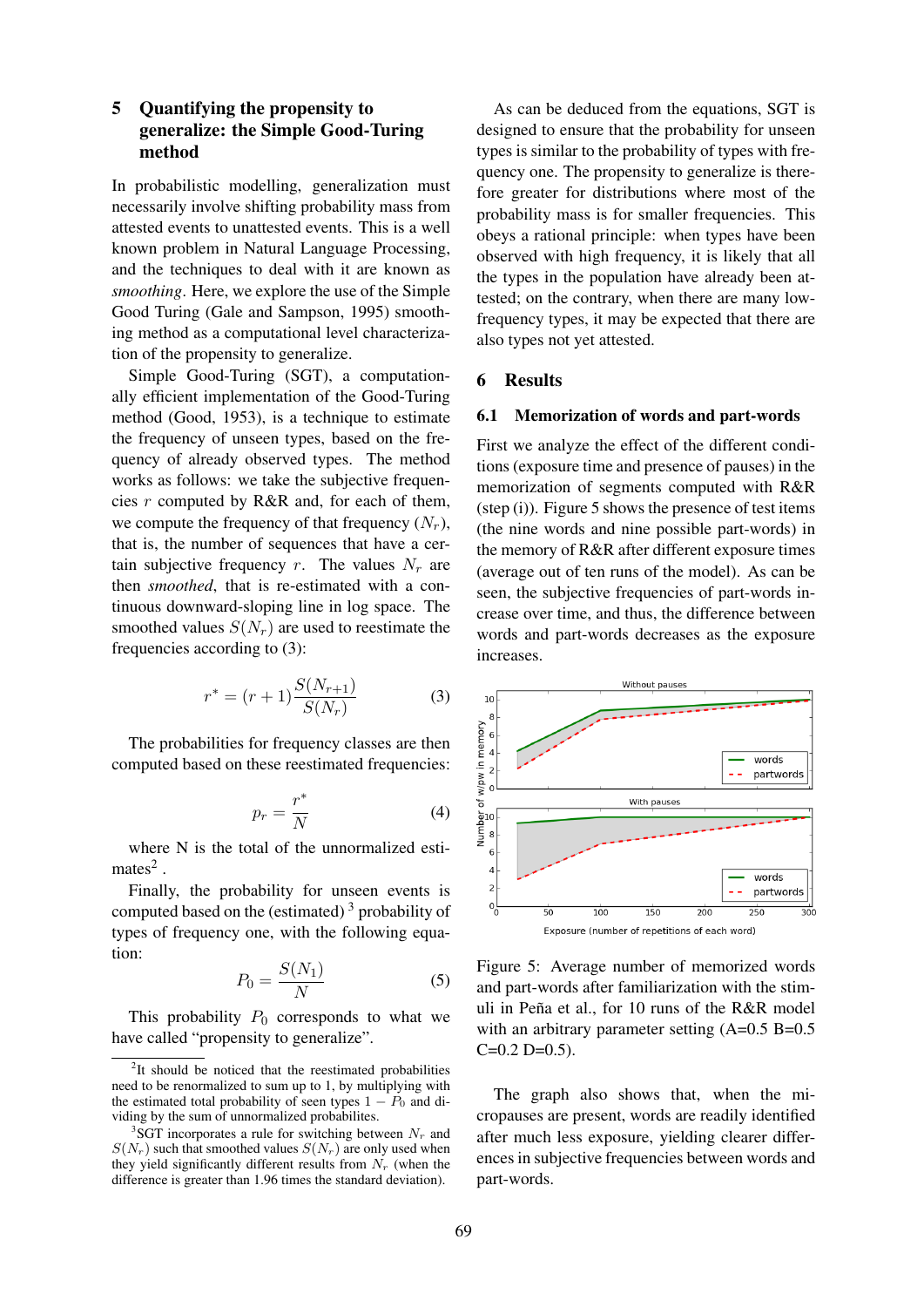The results of these simulations are consistent with the experimental results: the choice for words (or sequences generalized from words) against part-words should benefit from shorter exposures and from the presence of the micropauses. Now, given the subjective frequencies, how can we compute the propensity to generalize?

#### 6.2 Prediction of observed decrease in the propensity to generalize

Next, we apply the Simple Good-Turing method <sup>4</sup> to subjective frequencies computed by the R&R model. As shown in figure 6, we find that the propensity to generalize  $(P_0)$  decreases as the exposure time increases, regardless of the parameter setting used in R&R. This result is consistent with the rationale in the Simple Good-Turing method: as exposure time increases, frequencies are shifted to greater values, causing a decrease in the smaller frequencies and therefore reducing the expectation for unattested sequences.

The results of these simulations point to a straightforward explanation of the experimental finding of a reduced preference for the generalized sequences: longer exposures repeat the same set of words (and partwords), and consequently, participants may conclude that there are no other sequences in that language – otherwise they would have probably appeared in such a long language sample.

It can be noticed in the graphs that the propensity to generalize is slightly smaller for the micropause condition. The reason for that is that R&R identifies words faster when micropauses are present, and therefore, the subjective frequencies tend to be greater. This might appear unexpected, but it is in fact not contradicting the empirical results: as shown in figure 5, the difference between words and partwords is much bigger in the condition with micropauses, so this effect is likely to override the small probability difference (as would be confirmed by a model of step (iii)). It should be noted that, as reported in Frost&Monaghan (2016), micropauses are not essential for all type of generalizations (as is evidenced with the fact that rule\*-words are generalized in the no-pause condition). Like those authors, we see as the role of the micropauses to enhance the salience of initial and final syllables (A



(a) Exposure without pauses.



Figure 6: Propensity to generalize, for several parameter settings (average of 100 runs). Our model shows a clear decrease for all parameter settings we tried, consistent with the empirical data (compare with figure 1).

and C) to compensate for the odd construction of the test items (rule-words and class-words), which include a middle syllable that occupied a different position in the familiarization stream.

#### 7 Discussion

The experiments we have focused on are all based on the same simple language, but the results form a complex mosaic: generalization is observed in different degrees depending on the amount of exposure, the presence of micropauses and the type of generalization (rule-words, class-words or rule\* words). We have approached the analysis of these results with the use of several tools: first, with the 3-step approach, a conceptualization of generalization that identifies its main components; second, with the use of R&R, a probabilistic model that already predicts some aspects of the results —and, importantly, generates a skewed distribu-

<sup>&</sup>lt;sup>4</sup>We use the free software implementation of Simple Good Turing in https://github.com/maxbane/simplegoodturing.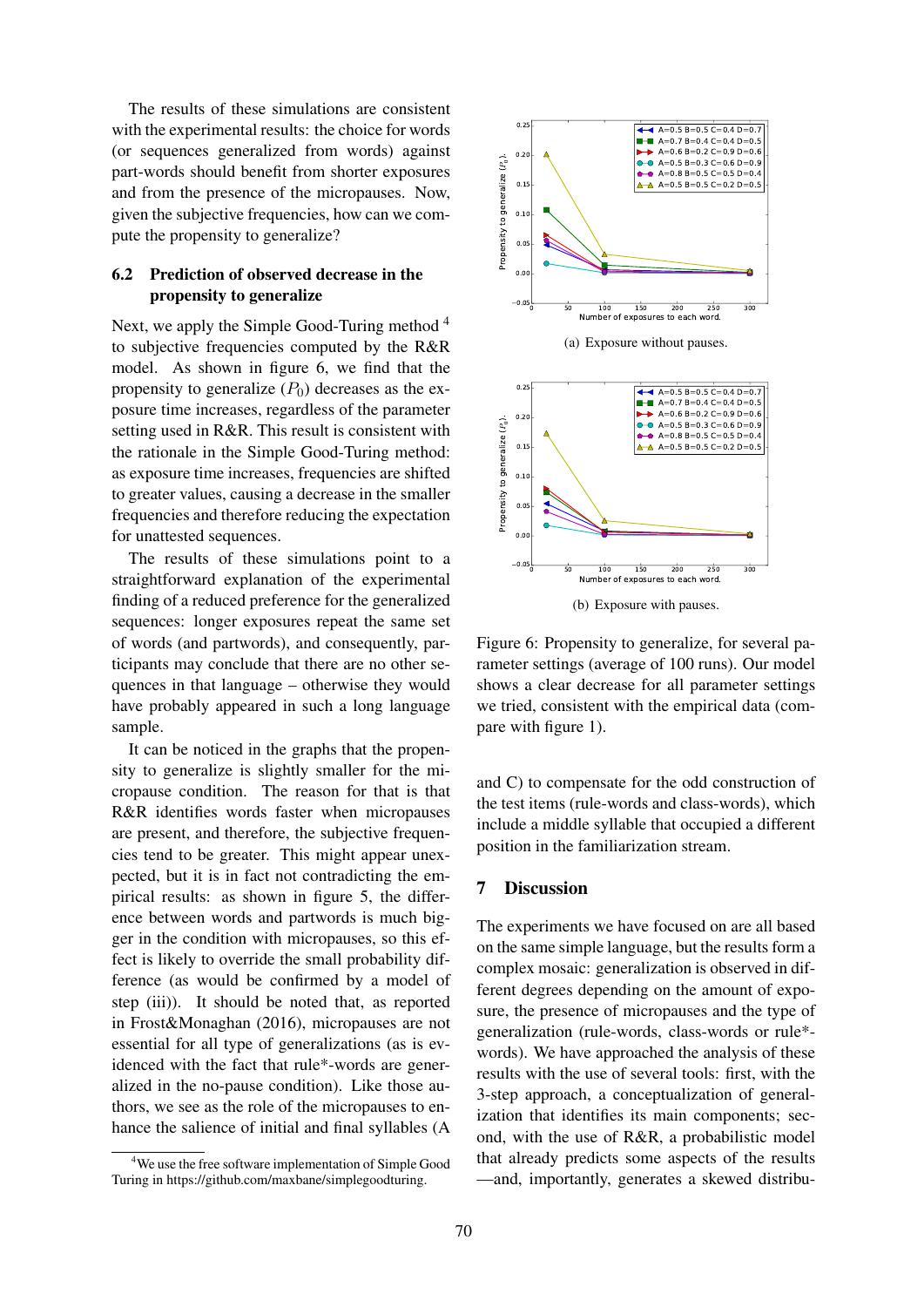tion of subjective frequencies that is crucial for step (ii); and third, with the Simple Good-Turing method for quantifying the propensity to generalize. We now discuss how we interpret the outcome of our study.

Framing generalization with the 3-step approach allowed us to identify a step that is usually neglected in discussion of ALL, namely, the computation of the propensity to generalize. We state that generalization is not only a process of discovering structure: the frequencies in the familiarization generate an expectation about the probability of next observing any unattested item, and the responses for generalized sequences must be affected by it. Moreover, this step is based on statistical information, proving that — contrary to the MoM hypothesis — a statistical mechanism can account for the negative correlation with exposure time.

It should be noted that our conclusion concerns the qualitative nature of the learning mechanism that is responsible for the experimental findings. It has been postulated that such findings evidence the presence of *multiple* mechanisms (Endress and Bonatti, 2016). In our view, the notion of 'mechanism' is only meaningful as a high-level construct that may help researchers in narrowing down the scope of the computations that are being studied, among all the computations that take place in the brain at a given time. After all, there is no natural obvious way to isolate the computations that would constitute a single 'mechanism', from an implementational point of view. Therefore, our 3 step approach should be taken as sketching the aspects that any model of generalization should account for, and our modelling efforts show that the experimental results are expected given the statistical properties of the input.

One issue to discuss is the influence of the use of the R&R model in computing the propensity to generalize. The Simple Good-Turing method is designed to exploit the fact that words in natural language follow a Zipfian distribution —that is, languages consist of a few highly frequent words and a long tail of unfrequent words. This is a key property of natural language that is normally violated in ALL experiments, since most of the artificial languages used are based on a uniform distribution of words (but see Kurumada et al. 2013). But it would be implausible to assume that subjects extract the exact distribution for an unknown

artificial language to which they have been only briefly exposed. R&R models the transition from absolute to subjective frequencies, resulting in a distribution of subjective frequencies that shows a great degree of skew, and much more so than alternative models of segmentation in ALL. Thanks to this fact, the frequency distribution over which the SGT method operates (the subjective distribution) is more similar to that of natural language, and the pattern of results found for the propensity to generalize crucially depends on this type of distribution.

Finally, we have thus accomplished our goal qualitatively. We capture the downward tendency of the propensity to generalize, but a model for step (iii), a longstanding question in linguistics and cognitive science, is required to also achieve a quantitative fit. Developing a model of step (iii) is left as future work, but our approach already allowed us to propose concrete models of the first two steps, and explain much of the pattern of results.

#### Acknowledgments

This work was developed with Remko Scha, who sadly passed away before the finalization of this paper. We thank Carel ten Cate, Clara Levelt, Andreea Geambasu and Michelle Spierings for their feedback. We are also grateful to Raquel Fernández, Stella Frank and Miloš Stanojević for their comments on the paper. This research was funded by NWO (360-70-450).

### References

- Raquel G. Alhama, Remko Scha, and Willem Zuidema. 2016. Memorization of sequence-segments by humans and non-human animals: the retentionrecognition model. *ILLC Prepublications*, PP-2016- 08.
- Richard N Aslin, Jenny R Saffran, and Elissa L Newport. 1998. Computation of conditional probability statistics by 8-month-old infants. *Psychological Science*, 9(4):321–324.
- Noam Chomsky. 1957. *Syntactic Structures*. Mouton, The Hague.
- A.D. Endress and L.L. Bonatti. 2007. Rapid learning of syllable classes from a perceptually continuous speech stream. *Cognition*, 105(2):247–299.
- A.D. Endress and L.L. Bonatti. 2016. Words, rules, and mechanisms of language acquisition. *WIREs Cognitive Science*. (in press).